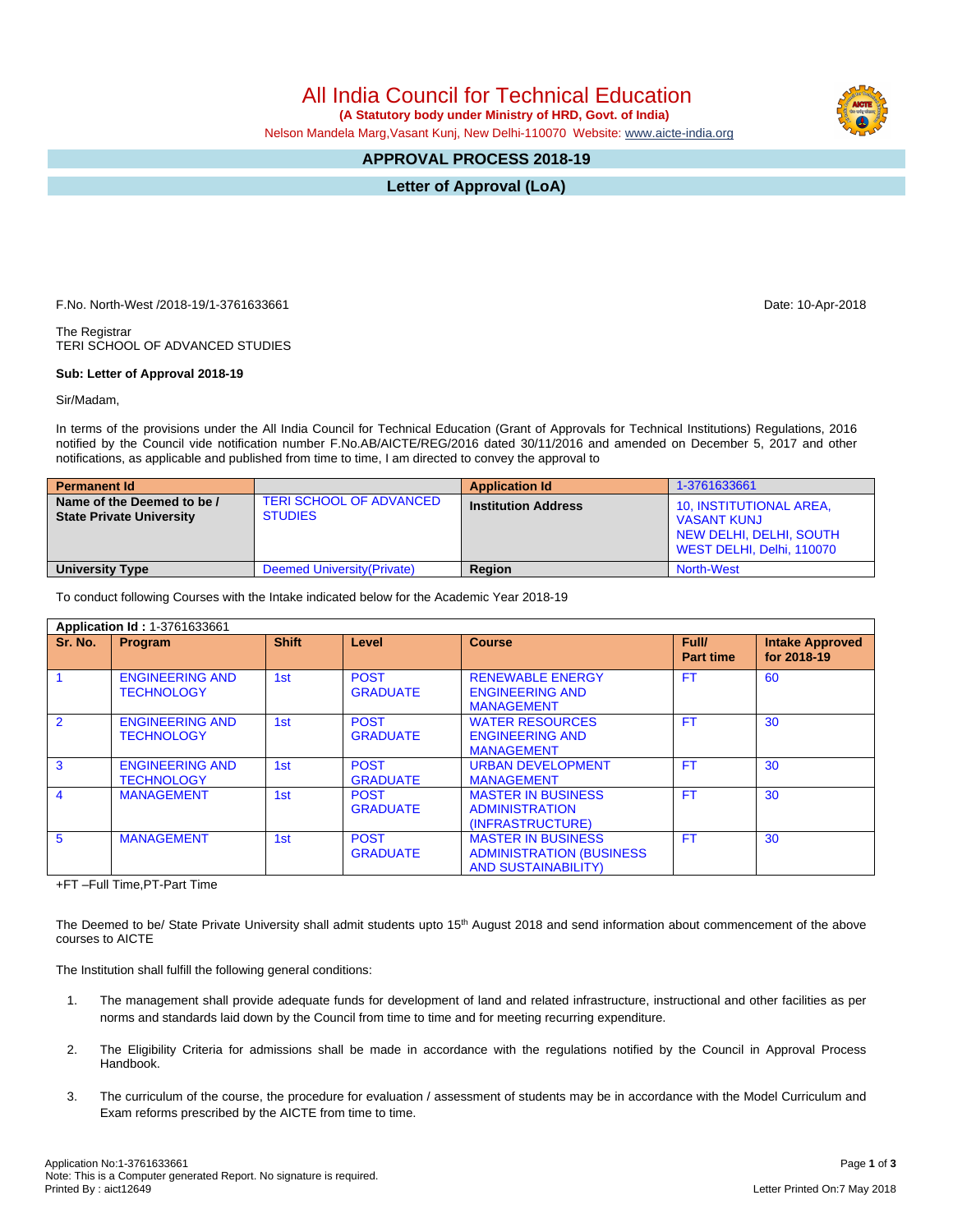- 4. The management of the Institution shall not discontinue any course(s) or start any new course(s) or alter intake capacity of seats without the prior approval of the Council.
- 5. No excess admission shall be made by the Institution over and above the approved intake under any circumstances. In case any excess admission is reported to the Council, appropriate action as per the notified regulations shall be initiated against the Institution.
- 6. The Institution shall not have any collaborative arrangements with any other Indian and / or Foreign Universities for conduct of technical courses without obtaining prior approval from AICTE. In case any violation is reported to the Council, appropriate action as per the notified regulations shall be initiated against the Institution.
- 7. The Institution shall operate only from the approved location, and that the institution shall not open any off campus study centers / extension centers directly or in collaboration with any other institution / university / organization for the purpose of imparting technical education without obtaining prior approval from the AICTE. If found so, appropriate action as per the notified regulations shall be initiated against the Institution.
- 8. The accounts of the Institution shall be got audited annually by a certified Chartered Accountant by the institute and shall be open for inspection by the Council or persons authorized by it.
- 9. The Heads of Departments, the teaching and other staff shall be appointed in given time frame and selection shall be done according to procedures, qualifications and experience prescribed by the Council from time to time and pay scales shall be as per the norms prescribed by the UGC/AICTE from time to time.
- 10. The Institution shall publish an information booklet before commencement of the academic year giving details regarding the Institution and courses / programs being conducted, academic calendar, fees charged and details of infrastructural facilities including faculty etc. in the form of mandatory disclosure on the Institute Website. The information shall be revised every year with updated information about all aspects of the Institute.
- 11. If the Institution fails to disclose the information or suppresses and / or misrepresents the information, appropriate action as per the notified regulations shall be initiated against the Institution.
- 12. AICTE may also conduct inspections with or without notifying the dates to verify specific complaints, to verify adherence to AICTE norms & standards, and to verify any mis-representation, violation of norms & standards, mal-practices etc.
- 13. The Institution by virtue of the approval given by Council shall not automatically become claimant to any grant-in-aid from the Central or State Government.
- 14. In the event of a student / candidate cancelling the admission before the starting of the course, the wait listed candidates should be given admission against the vacant seats. The entire fee collected from the student, after a deduction of the processing fee of not more than Rs. 1000/- (Rupees one thousand only) shall be refunded to the student / candidate withdrawing from the program. It would not be permissible for the Institute to retain the School / Institution Leaving Certificates in original to force retention of admitted students and not to charge fees for the remaining period if a student cancels the admission at any point of time.
- 15. The Institution shall take appropriate measures for prevention of ragging in any form, in the light of AICTE regulation "Prevention and Prohibition of Ragging in Technical Institutions, Universities including Deemed to Universities imparting technical education" Regulation 2009 (F.No. 37-3/Legal/AICTE/2009 dated 01/07/2009). In case of failure to prevent the instances of ragging by the Institution, the Council shall take appropriate action as per the notified regulations.
- 16. Institution shall not conduct any UG/ PG/ Diploma Level Courses/ Programmes as mentioned in the Approval Process Hand Book through Distance Education/ ODL mode.

The Institution shall strictly follow further conditions as may be specified by the Council from time to time. The Council may withdraw the approval, in case it observes any violation of the above conditions and / or non-adherence to the norms and standards prescribed by the Council, mis-representation of facts and submitting factually incorrect information to it.

> **Prof. Alok Prakash Mittal Member Secretary, AICTE**

Copy to:

## **1. The Regional Officer**,

All India Council for Technical Education Plot No. 1A, 5th Floor, DTE(Pb..) Building, Dakshin Mark, Sector 36-A, Chandigarh-160 036